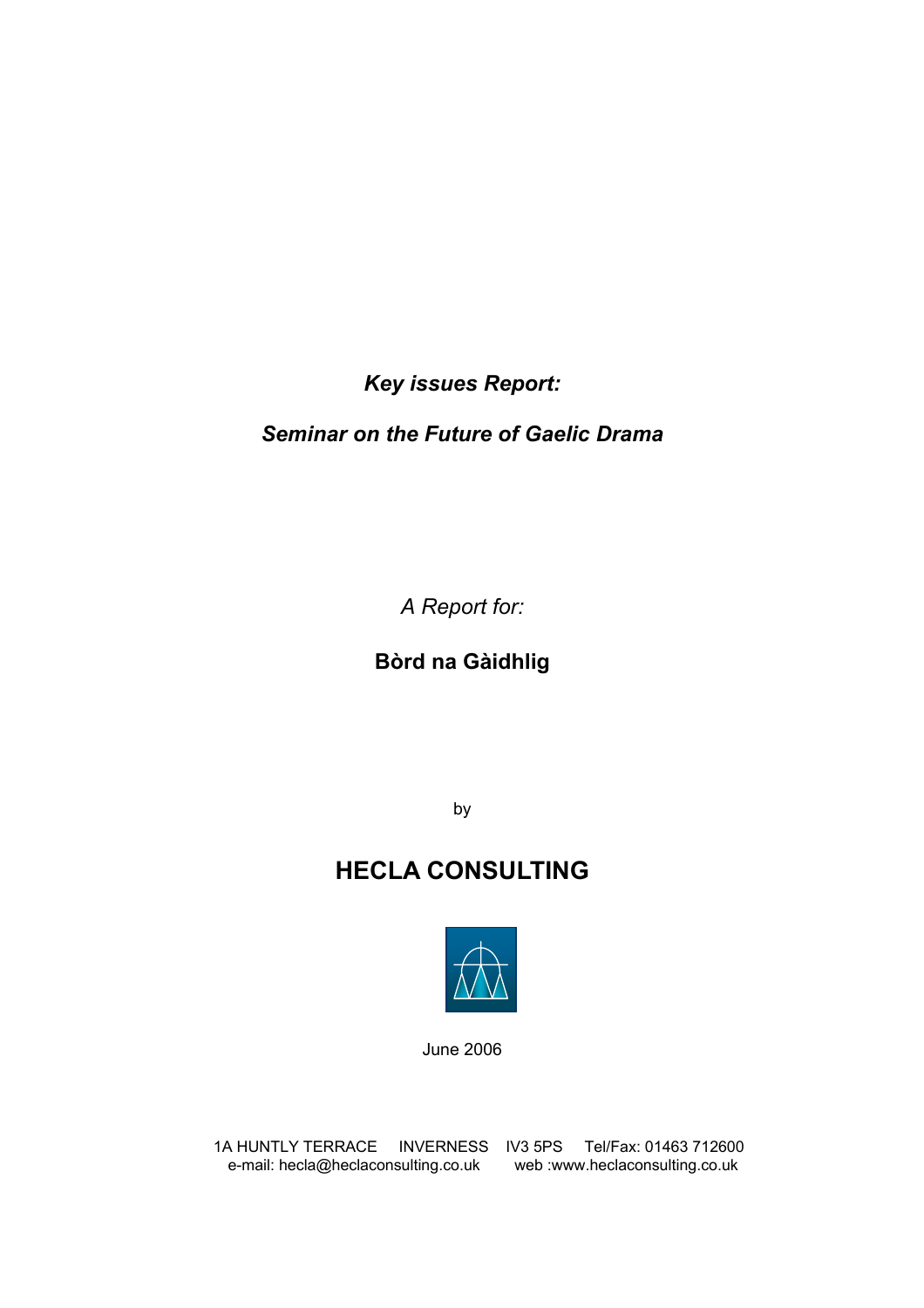## **Contents**

| <b>Section</b> |                                                                             | Page |
|----------------|-----------------------------------------------------------------------------|------|
|                |                                                                             |      |
| Part 1.        |                                                                             |      |
| Part 2.        |                                                                             |      |
| Part 3.        |                                                                             | 15   |
|                | Appendix A: Gaelic drama link to the Writing and Publishing Supply Chain 17 |      |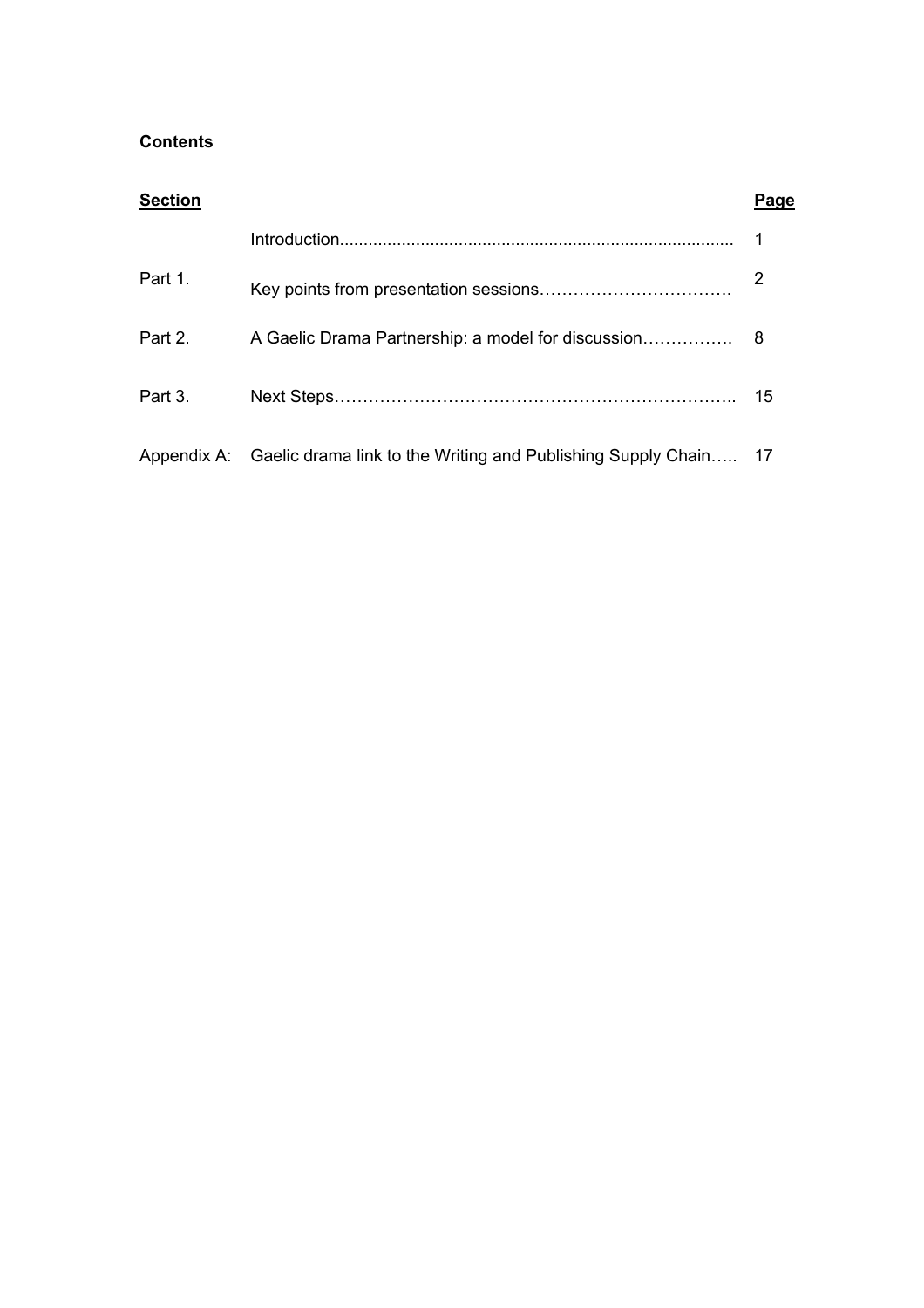## **Introduction**

This is a key issues report of the Gaelic drama seminar that took place on  $23<sup>rd</sup>$  May in Inverness. The report is in three parts.

\_\_\_\_\_\_\_\_\_\_\_\_\_\_\_\_\_\_\_\_\_\_\_\_\_\_\_\_\_\_\_\_\_\_\_\_\_\_\_\_\_\_\_\_\_\_\_\_\_\_\_\_\_\_\_\_\_\_\_\_\_\_\_\_\_\_\_

**Part 1** provides a synopsis of the key findings from the seminar of the 23<sup>rd</sup> May at which participants discussed issues and opportunities relating to the future of Gaelic drama.

**Part 2** develops the conclusions that emerged from this seminar into a possible strategic framework that would drive the future development of the Gaelic drama sector. At this stage the proposed strategic framework is viewed as a mechanism to facilitate discussion amongst stakeholders. The proposed framework is clearly subject to change and adjustment as agreement emerges amongst stakeholders on a way forward to support the future development of all sectors of Gaelic drama.

**Part 3** sets out a draft plan to guide the next development actions to support the future of Gaelic drama.

## **Strategic Context**

Development actions relating to Gaelic drama need to take place within the context of the National Plan for Gaelic and be also aligned with the strategic aims and objectives of the Scottish Arts Council and, from 2008, Creative Scotland. As such this is an opportune time for the support frameworks linked to Gaelic drama to be realigned in the context of wider national cultural policy but specifically within the context of Gaelic language development policy.

The National Plan for Gaelic identifies arts, culture and heritage as a principal development area for language regeneration through enabling community participation and engagement in the Gaelic based creative industries.

The 2002 Scottish Arts Council policy paper on Gaelic stated that "The Scottish Arts Council values the Gaelic language and culture, as a national cultural asset that is rooted in communities and has international relevance and potential'. In addition, "The Scottish Arts Council's support will prioritise activity that is both contemporary in its practice, develops and delivers quality and seeks to reach the widest audience."

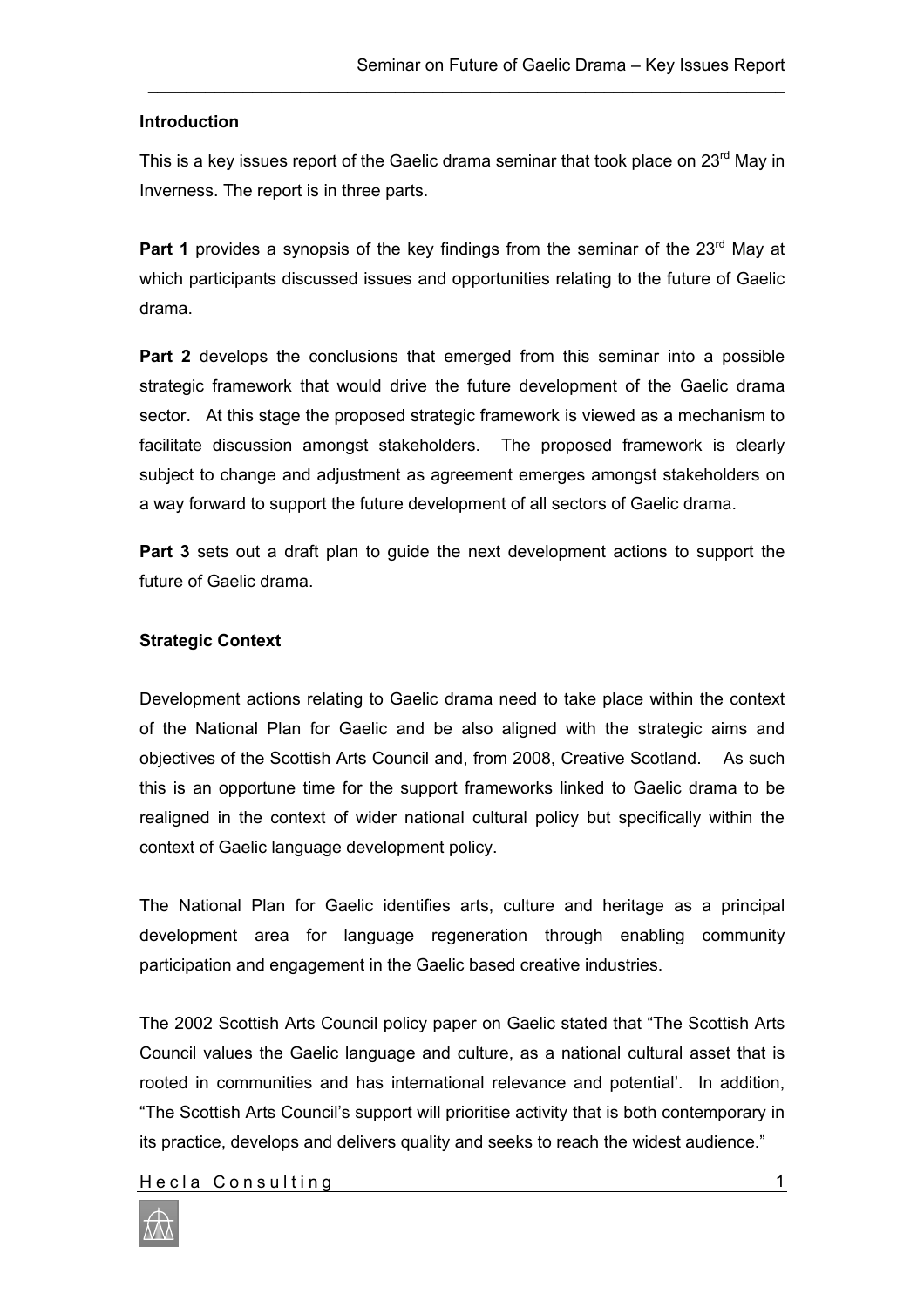## **PART 1**

## **Key points from presentation sessions**

*Iain Campbell: Overview of Research undertaken by Bòrd na Gàidhlig*

• A fragmented approach is evident within the Gaelic drama sector in terms of strategy, planning and funding. However, some excellent examples of Gaelic drama exist through the work of, for example, Meanbh Chuileag, Out of Eden, Theatre Hebrides and community groups like Sgioba Uibhist, and Cluicheadairean Dhun Eideann.

\_\_\_\_\_\_\_\_\_\_\_\_\_\_\_\_\_\_\_\_\_\_\_\_\_\_\_\_\_\_\_\_\_\_\_\_\_\_\_\_\_\_\_\_\_\_\_\_\_\_\_\_\_\_\_\_\_\_\_\_\_\_\_\_\_\_\_

- There is a high dependency on volunteer effort to maintain the existence of community drama groups.
- A skills and training plan is required to support all elements of the Gaelic drama sector.
- The coordination and existence of resources to support Gaelic drama is now at a low level.
- Funding streams are inadequate leading to fragmentation, competition for scarce resources and a lack of coordination and networking.
- Gaelic drama needs to be recognised as a key element in planning for language regeneration and as such will require sustained effort in terms of support systems that will need to include strategic core funding; management coordination and networking; audience development and community participation.
- Bòrd na Gàidhlig and the Scottish Arts Council have pivotal roles in shaping the future of Gaelic drama.

#### *Ian Murray: An independent view*

- Drama inherent in the cultural lineage of the Gael.
- Lack of published Gaelic drama texts.
- Lack of information and access to the available texts.
- Some doubt as to the primacy of Gaelic drama within the aims and objectives of development support agencies.
- Serious consideration needs to be given to establishing a National Project for Drama. Such a project would link strategy development and coordination; funding; skills and resources; and audience development.

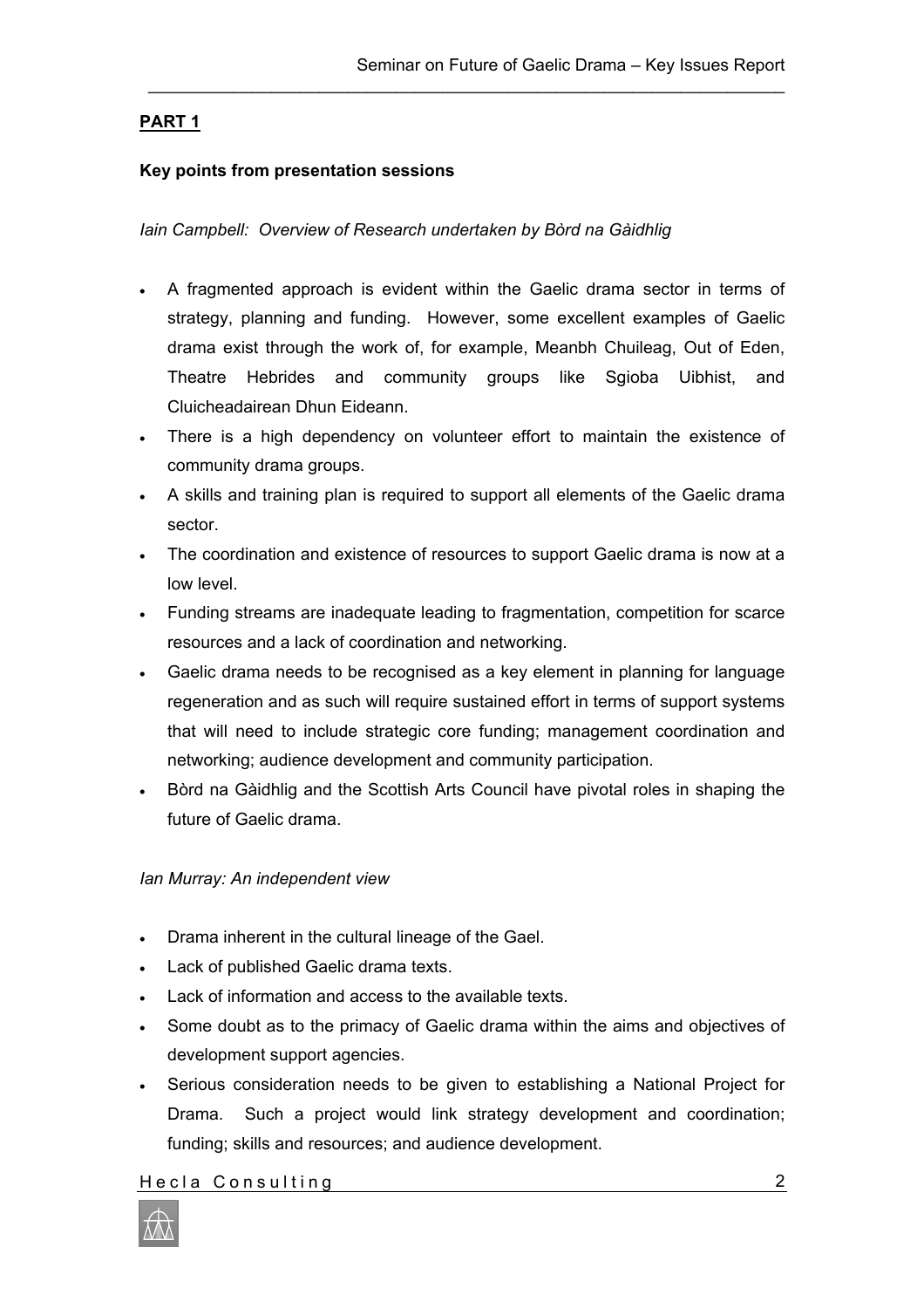## *TOSG - Mairi Bremner*

• The work in which TOSG engages in is wide ranging and possibly beyond the resources currently available to the company. Currently TOSG employs 3 members of staff.

\_\_\_\_\_\_\_\_\_\_\_\_\_\_\_\_\_\_\_\_\_\_\_\_\_\_\_\_\_\_\_\_\_\_\_\_\_\_\_\_\_\_\_\_\_\_\_\_\_\_\_\_\_\_\_\_\_\_\_\_\_\_\_\_\_\_\_

- A network of community officers is needed to support the work of drama companies.
- Bringing Gaelic drama to a wider audience requires a high level of resources.
- The audience for Gaelic drama outputs need to encompass all age groups.
- Risk and uncertainty in Gaelic drama need to be managed downwards through establishing a more structured approach to funding and in developing better career paths for individuals who wish to work in this sector.
- A mechanism needs to be developed that will enable professional groups to provide support to community drama groups.
- There is demand for a range of drama outputs but a more sustainable foundation is required for these outputs to flourish within and across communities.
- Core funding resources over a long-time period are required to develop the sector.
- Lessons can be learned form the evolution of Radio nan Gàidheal from small beginnings to the coverage and depth of programming currently available.

## *Meanbh Chuileag: Dougie Beck and Dòmhnall Uilleam Stiùbhart*

- So far… performances in 150 schools and 6,000 children as audience participants. Performs plays and provides drama workshops in both Gaelic and English language schools throughout Scotland.
- Materials based on the 5-14 curriculum, thus high level of positive engagement and participation with schools.
- An important part of *Meanbh Chuileag's* approach is collaborating with other Gaelic drama groups to reach their target audience.
- Another key element of the *Meanbh Chuileag* approach is establishing ways to generate a rapport with the local community through performance engagement.
- *Meanbh Chuileag* provides an important support resource for school teachers who are struggling to generate materials and find time within the school curriculum for drama.

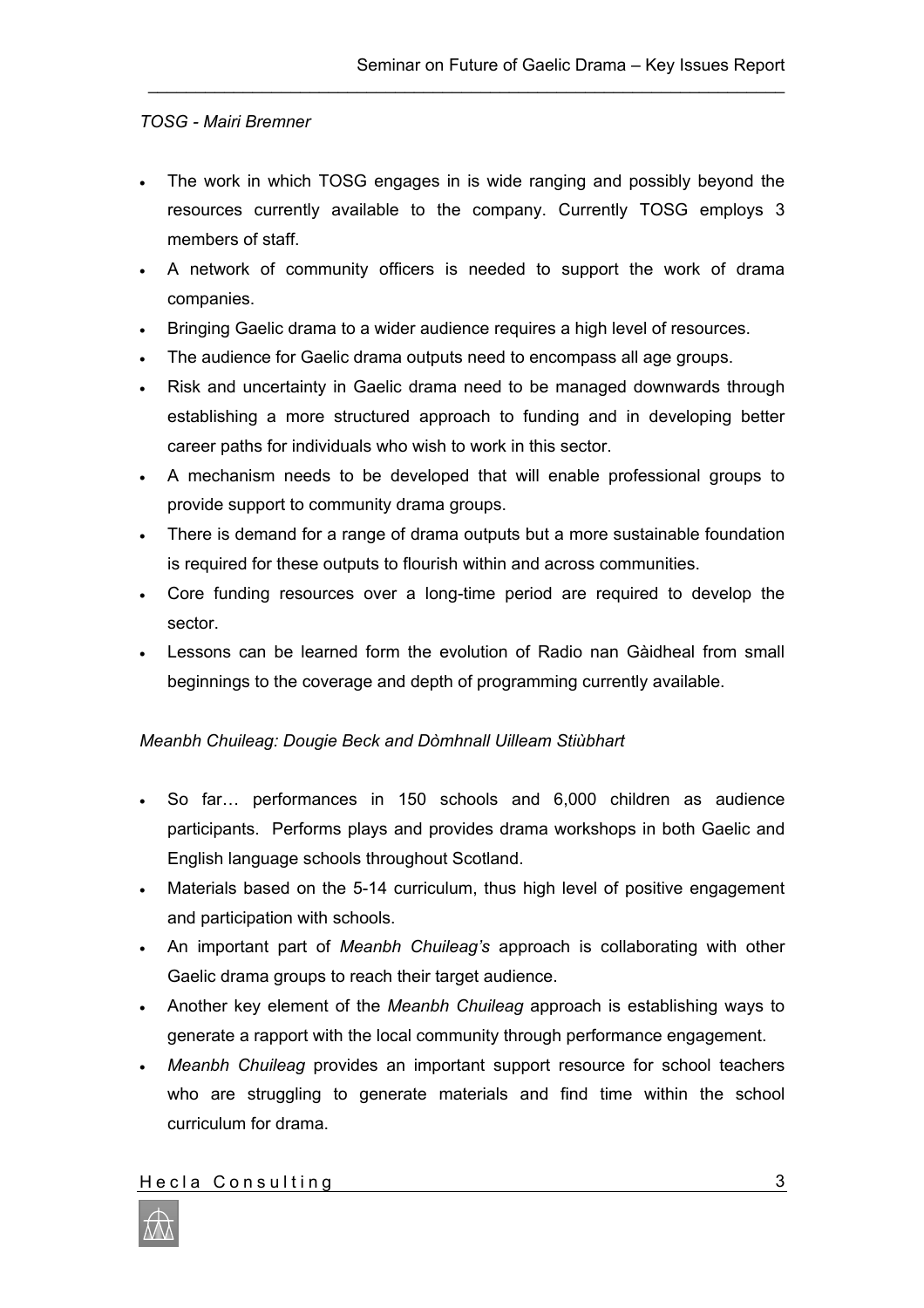• Drama is an important part of personal development generally and is particularly important in improving and enhancing Gaelic language skills.

\_\_\_\_\_\_\_\_\_\_\_\_\_\_\_\_\_\_\_\_\_\_\_\_\_\_\_\_\_\_\_\_\_\_\_\_\_\_\_\_\_\_\_\_\_\_\_\_\_\_\_\_\_\_\_\_\_\_\_\_\_\_\_\_\_\_\_

- Better linkages need to be established between schools and community drama groups.
- Career pathways and job opportunities in the drama sector need to be highlighted and encouraged but this requires creating a more sustainable foundation on which young people can make better informed and secure career choices.

## *Out of Eden: Judith Aitken, Ruairidh Nicolson, Catriona Lexy Campbell*

- The drama support programme developed around the Eden Court venue could be replicated elsewhere across the Highlands and Islands.
- The original outreach programme was targeted at schools within relatively easy travel time access to Inverness. Classes in the P4 to P7 formed the first target groups.
- The use of 'experts' was highly important in the in-house training of Eden Court's outreach staff.
- There exist well established links to schools across the Highlands area demands exists for increasing the drama workload but the development opportunities and geographic reach of the outreach programme is limited by the availability of financial and people resources.
- Drama projects create a very strong bond between communities and their respective local schools. This important linkage needs to be developed further to enable skills and knowledge to be transferred between young people and cultural tradition bearers within Gaelic communities.
- The following opportunities exist for the future:
	- o More work with the secondary schools.
	- o Extend the range of drama activities targeted at the learners grouping.
	- o Provide Continuous Professional Development support to teachers.
	- o Develop opportunities for adult community drama.
	- o Provide drama classes for the under 5's age group.
- The New Eden Court will have custom built education studios that will provide major opportunities to extend the range and scope of current drama output.
- It is estimated that the Gaelic drama outputs coordinated from Eden Court could be increased two-fold.

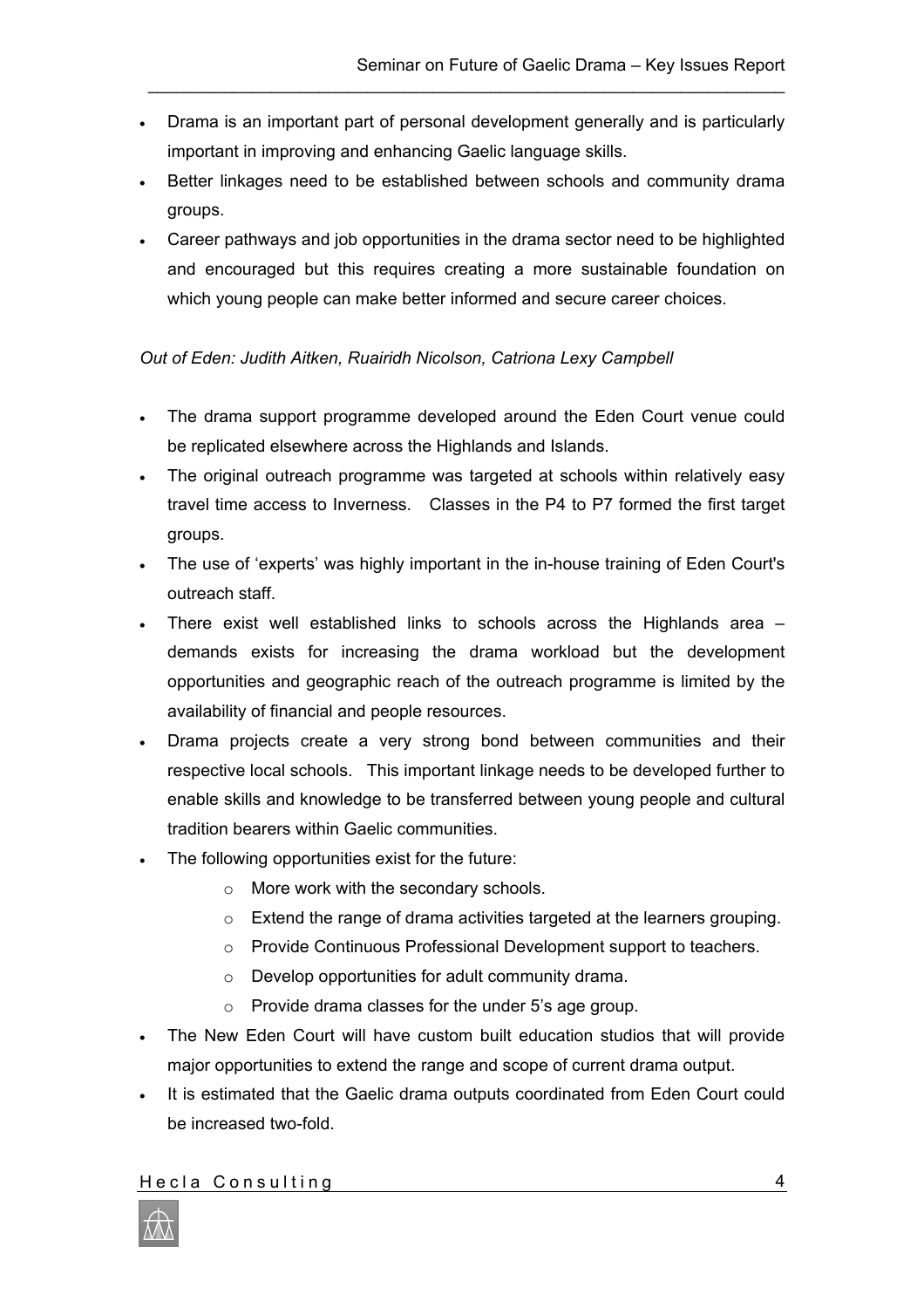## *Scottish Arts Council – David Taylor*

• In 2008 'Creative Scotland' will be created from the merger of SAC and Scottish Screen.

\_\_\_\_\_\_\_\_\_\_\_\_\_\_\_\_\_\_\_\_\_\_\_\_\_\_\_\_\_\_\_\_\_\_\_\_\_\_\_\_\_\_\_\_\_\_\_\_\_\_\_\_\_\_\_\_\_\_\_\_\_\_\_\_\_\_\_

- In 2007 National Theatre of Scotland will have a budget of £4 million.
- An increasing role for Local Authorities in ensuring the provision of: cultural entitlements and access to the arts.
- Consolidation of support to PNE, Eden Court, An Lanntair, Fèisean nan Gàidheal.
- Other points:
	- o How does Gaelic drama relate to contemporary theatre (and other artforms) in Scotland, the UK, Europe and the rest of the world? Is it where you want it to be and if not, what needs to happen to get it there?
	- $\circ$  What opportunities are offered within the existing (and enhanced) infrastructure within Gaelic arts, and arts in the Gàidhealtachd in the next two to three years, especially the new roles and capacities of An Lanntair and Eden Court? Also new The Scottish Arts Council funds such as Creative Hubs, p**art**ners, programming, and fellowships.
	- o What opportunities are offered by the coming together of live arts and screen based arts in Creative Scotland?
	- o What small steps can you identify to move Gaelic Drama forward?
- The Scottish arts are in a period of change but significant opportunities are available to support Gaelic drama across a wide range of situations.

## **Key points from workshops**

#### *Skills, Resources and Management*

- A Skills and Training plan is needed for the drama sector including the provision of tutors of Gaelic drama.
- Adequate funding is required to implement training plan.
- Linkages need to be established between schools/colleges and drama sector.
- Linkages need to be established with other sectors i.e. health, business.

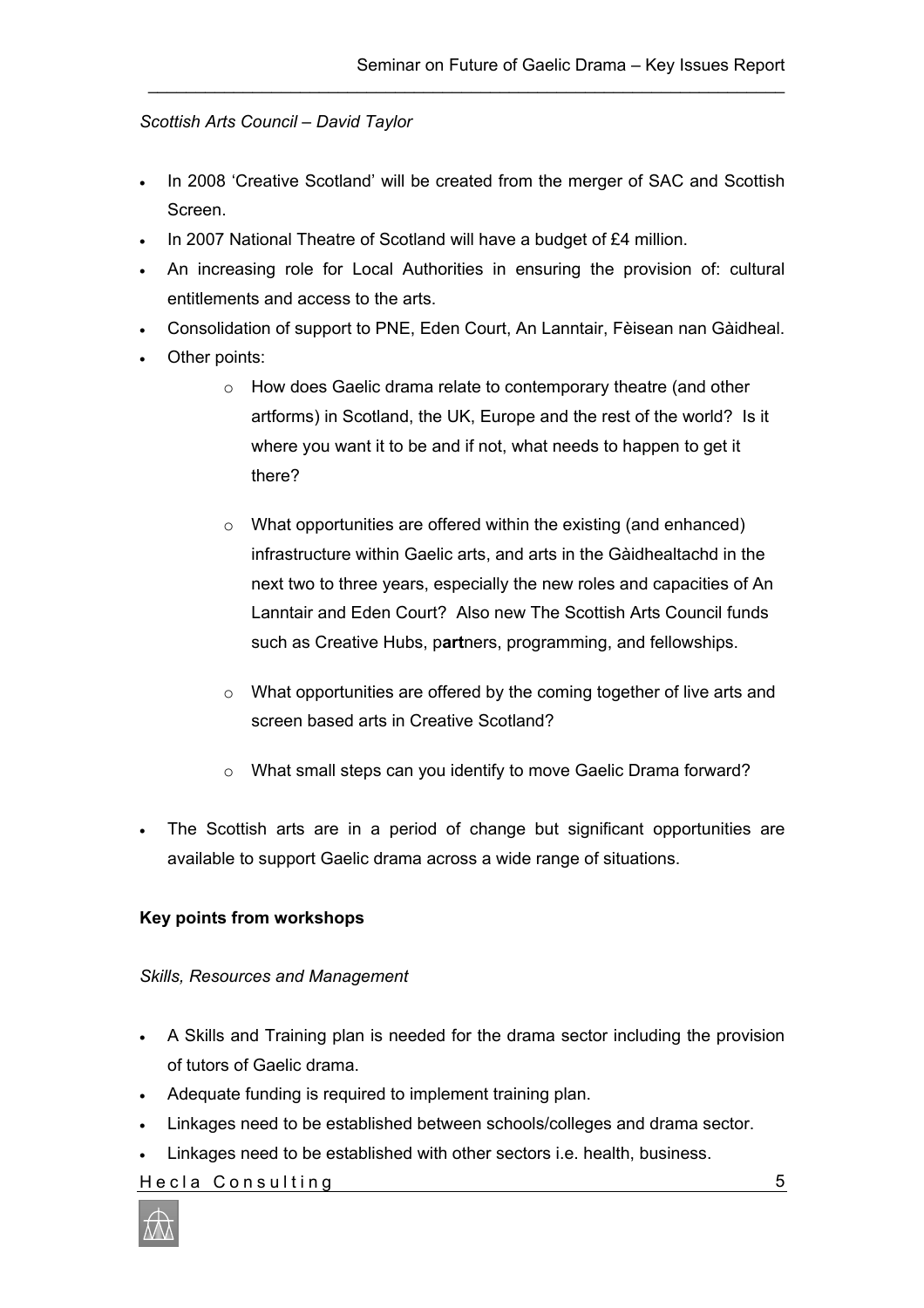- Linkages need to be established with other minority language cultures.
- Skills development programmes need to be developed around central cluster location e.g. Eden Court, SMO, and An Lanntair.

\_\_\_\_\_\_\_\_\_\_\_\_\_\_\_\_\_\_\_\_\_\_\_\_\_\_\_\_\_\_\_\_\_\_\_\_\_\_\_\_\_\_\_\_\_\_\_\_\_\_\_\_\_\_\_\_\_\_\_\_\_\_\_\_\_\_\_

- Sector needs to be coordinated otherwise development focus will be fragmented.
- Texts and scripts for Gaelic drama to be commissioned and published.
- Production systems to be extended and improved.
- Audience development including methods of participation.
- Improved marketing and promotion of the Gaelic drama product is required.

#### *Structures, coordination and development*

- SAC/BNG to support a strategic drama project.
- Community drama officers.
- Sharing of resources and identification of storage spaces.
- Increase amount of drama on radio.
- Research and evaluation frameworks vis-à-vis Gaelic drama outputs and drama from other minority language cultures need to be developed.
- Networking and communications to be improved considerably.

#### *Funding and support systems*

- A drama development model based on Fèisean na Gàidheal.
- A simplified grant support system.
- Funding support from a range of bodies including Local Authorities.
- Establishment of a 'bridgehead' between younger and older age groups both in terms of performers and audience development.
- A national drama project that would establish linkages to other creative industry sectors i.e. radio and television, publishing, other arts.

#### **Conclusions from seminar**

#### **General**

• Specific action is needed to ascertain views and issues relating to the functioning of community drama groups.

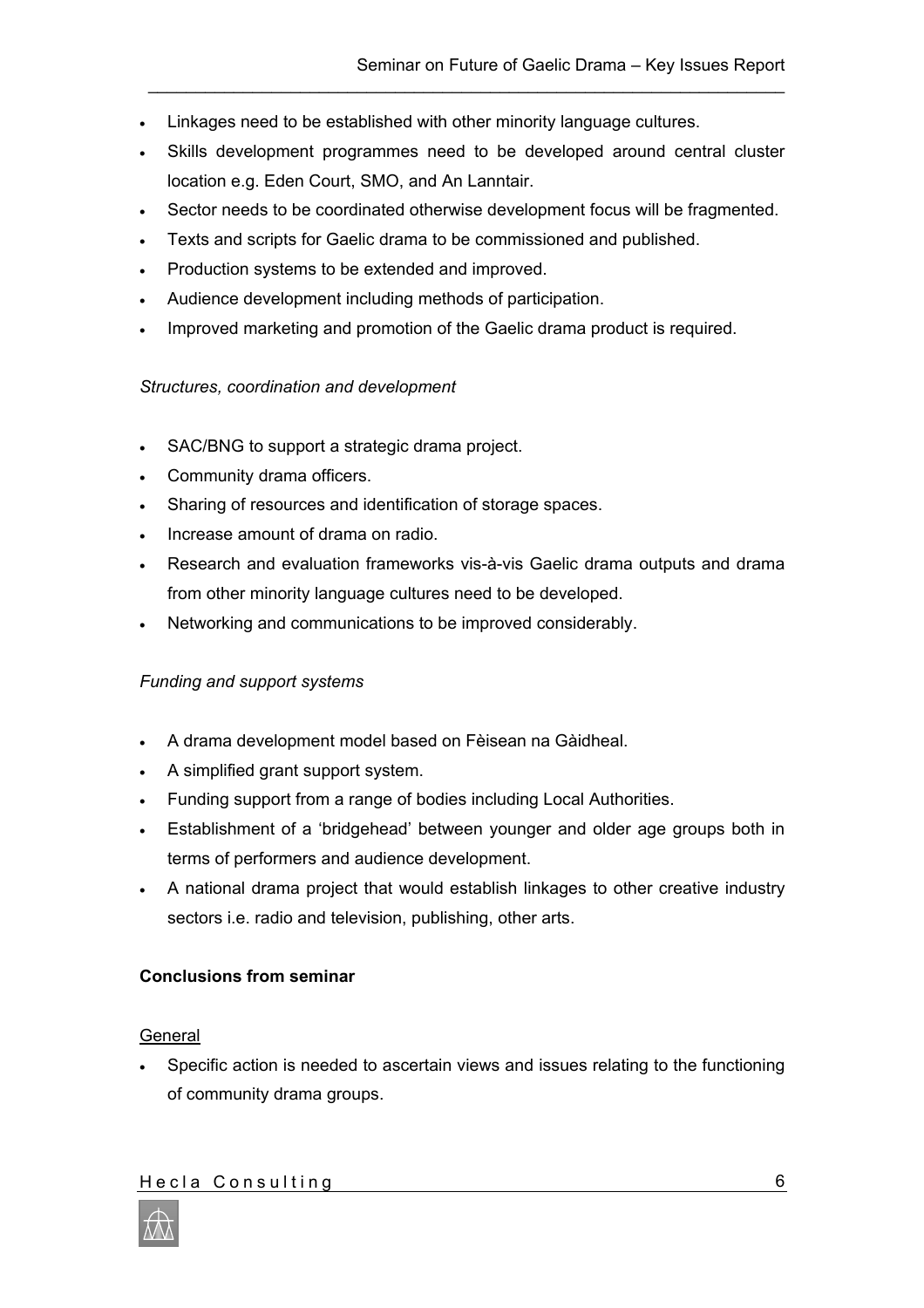• Another session is required to reflect on the issues that have emerged as a result of the seminar and to consider which development actions need to be taken forward to the next stage.

\_\_\_\_\_\_\_\_\_\_\_\_\_\_\_\_\_\_\_\_\_\_\_\_\_\_\_\_\_\_\_\_\_\_\_\_\_\_\_\_\_\_\_\_\_\_\_\_\_\_\_\_\_\_\_\_\_\_\_\_\_\_\_\_\_\_\_

## **Specific**

- Drama is a key element in the transmission and development of Gaelic language and culture. Linkages need to be established between the drama sector and all sectors of Gaelic cultural society.
- A requirement to establish a national identity/partnership for Gaelic drama.
- A drama skills and training plan is a key requirement to support the development of the sector across community, educational outreach and professional groups.
- A more efficient network to coordinate and share skills, resources and experiences.
- Funding needs to be at a level adequate to support the future development of the sector.

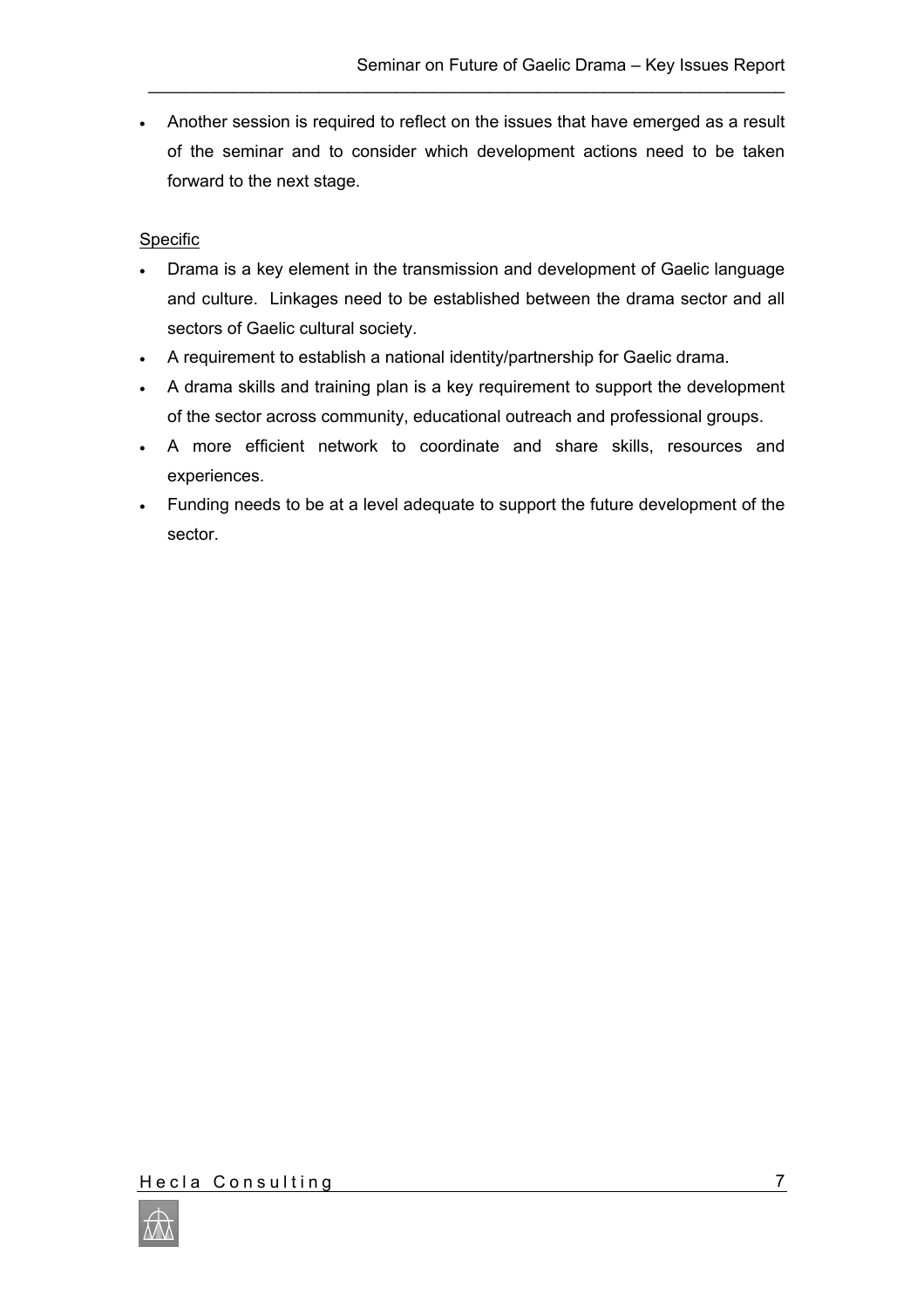## **PART 2**

## **Looking forward – A Gaelic Drama Partnership: a model for discussion Introduction**

The expression of Gaelic culture through drama is an integral and essential part of our society. Gaelic drama has its roots in the cultural traditions of storytelling, poetry, music and dance that have defined Gaelic society over millennia. By investing in Gaelic Scotland's cultural capital, a legacy is created for future generations through releasing the potential of individuals, groups and communities across the nation as whole.

\_\_\_\_\_\_\_\_\_\_\_\_\_\_\_\_\_\_\_\_\_\_\_\_\_\_\_\_\_\_\_\_\_\_\_\_\_\_\_\_\_\_\_\_\_\_\_\_\_\_\_\_\_\_\_\_\_\_\_\_\_\_\_\_\_\_\_

However, there is a need to strengthen the institutions and structures that support the Gaelic arts, particularly drama as this artform contributes to the success of many artistic activities, including language development, and is itself an interpreter of traditional and contemporary Gaelic culture.

As discussion at this seminar clearly articulated there is a clear need to strengthen community drama as well as putting the established professional companies like TOSG on a more sustainable platform. In addition, the linking of professional skills with community led drama projects should release a wide array of local talents that would generate a dynamic and confident environment for the delivery of the Gaelic arts to a wider audience. However, much of the present development effort depends on a high degree of voluntary support and the full potential of Gaelic drama is further diminished through insufficient funding and the lack of an efficient and effective strategic and operational framework. A paradigm shift is required to move Gaelic drama on to a new level of operational activity and audience participation.

A potential model to enable discussion on the best way forward is shown at Figure 1 overleaf.

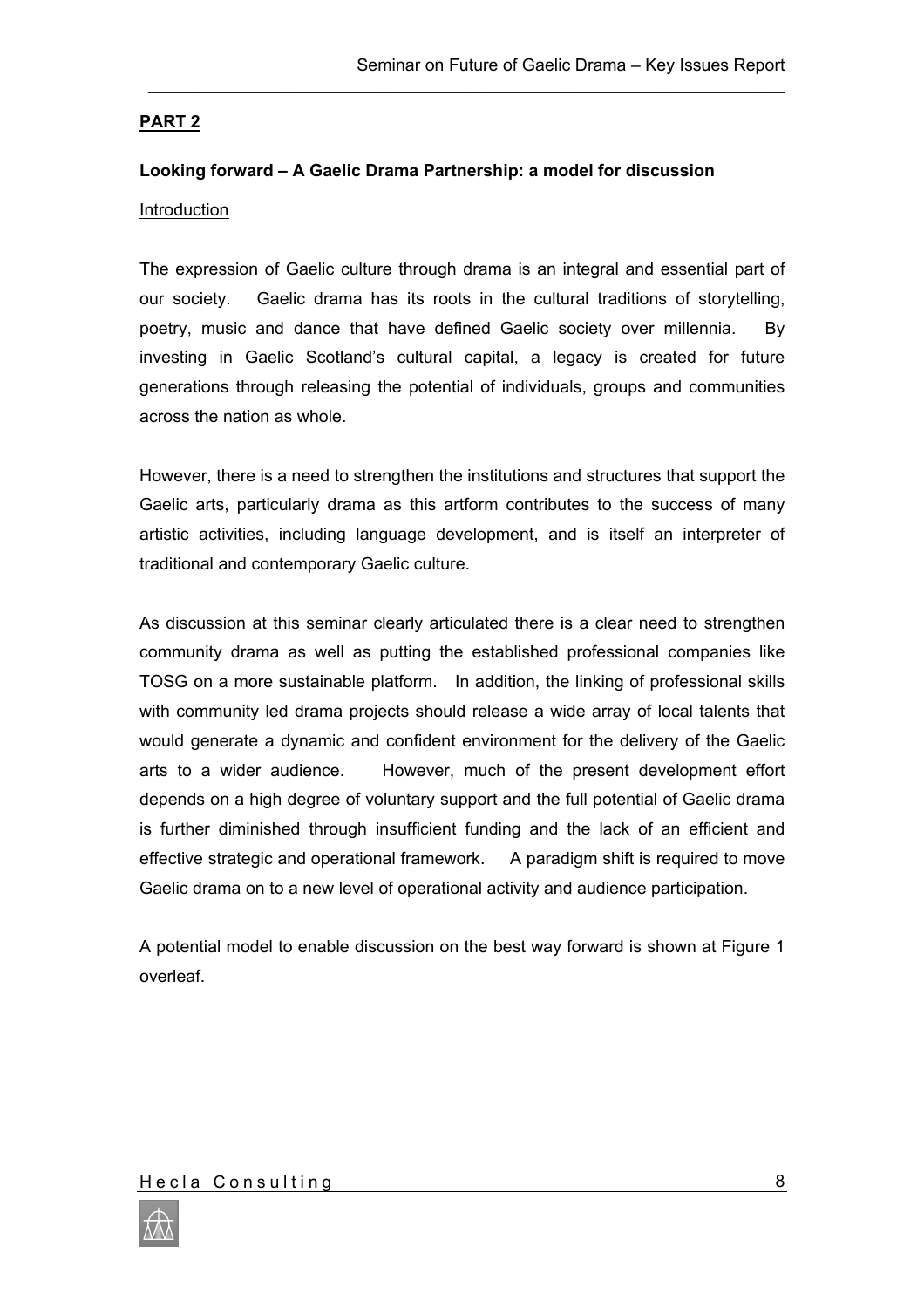

**Figure 1: An Operational Model to support the Development of Gaelic Drama**

\_\_\_\_\_\_\_\_\_\_\_\_\_\_\_\_\_\_\_\_\_\_\_\_\_\_\_\_\_\_\_\_\_\_\_\_\_\_\_\_\_\_\_\_\_\_\_\_\_\_\_\_\_\_\_\_\_\_\_\_\_\_\_\_\_\_\_

## A Brief Description of the Gaelic Drama Partnership Model

#### *Introduction*

The above model has been developed as a frame of reference to enable discussion on developing the most effective approach to support Gaelic drama within the context of the National Plan for Gaelic and other cultural policy frameworks. The proposed strategic and operational framework has been kept as brief as possible so as not to prejudge subsequent discussions as to how Gaelic drama can be supported within the cultural development frameworks extant across Scotland's public bodies. The final version of the business model will need to be agreed in discussion with stakeholders involved in the funding, development and production of Gaelic drama.

The key elements of the model are briefly described below.

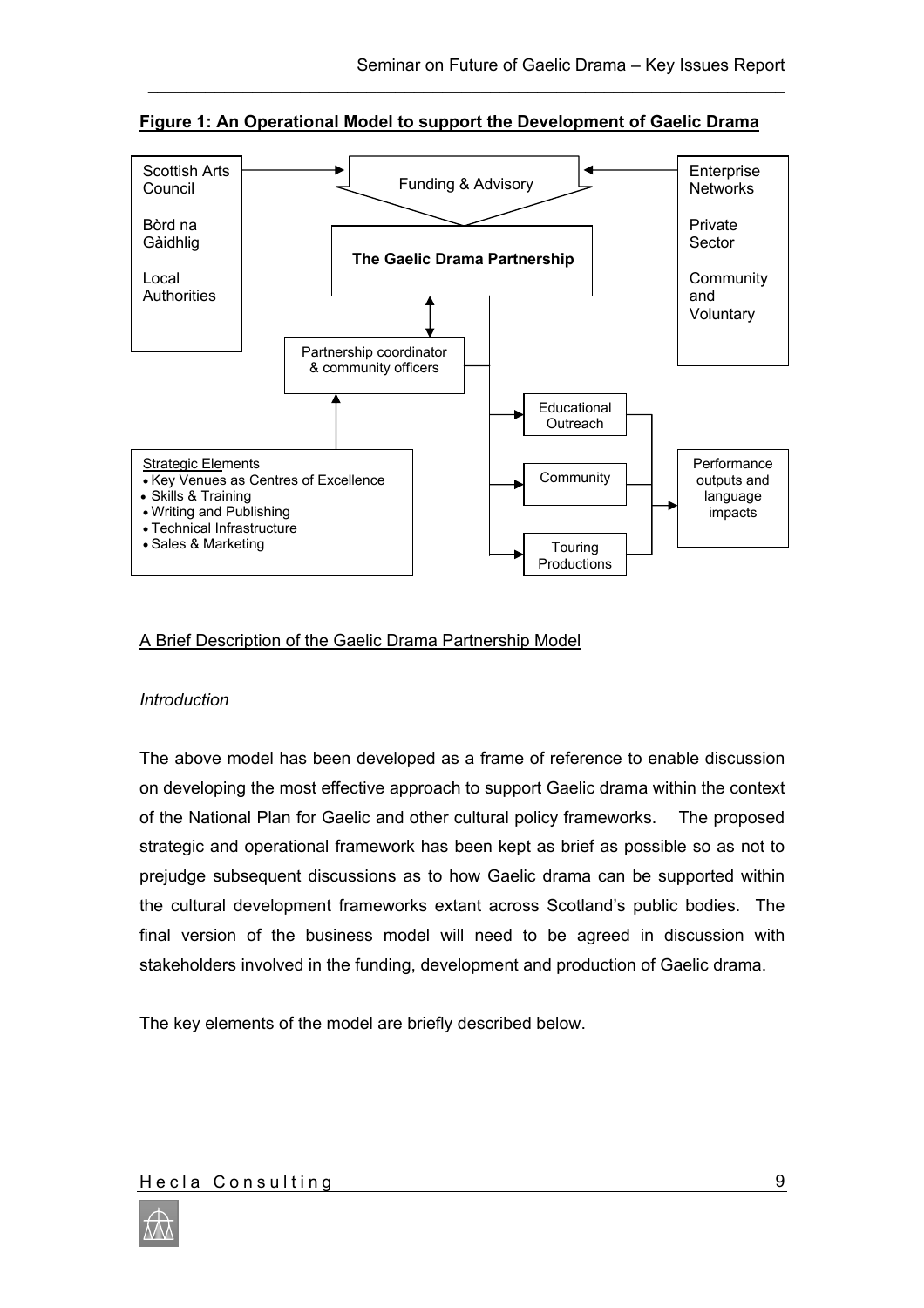## *Funding and Advisory*

The above model has been developed as the best 'fit for purpose' approach that can address as many as possible of the strategic and operational issues raised at the drama seminar.

\_\_\_\_\_\_\_\_\_\_\_\_\_\_\_\_\_\_\_\_\_\_\_\_\_\_\_\_\_\_\_\_\_\_\_\_\_\_\_\_\_\_\_\_\_\_\_\_\_\_\_\_\_\_\_\_\_\_\_\_\_\_\_\_\_\_\_

It is essentially a federal approach where delivery of agreed aims and objectives are delegated to appropriate partner organisation task groups e.g. Out of Eden, An Lanntair, TOSG etc. The membership of the Partnership consists of both funding and advisory roles with the option of "technical experts" co-opted as appropriate. The primary purpose of the Partnership is to drive forward delivery of specific actions to support Gaelic drama across the agreed areas of educational outreach, community drama and touring productions. The Partnership will also identify future areas for development for Gaelic drama within the context of partner strategies and will also have responsibility for monitoring and evaluating achievements across the different strands of Gaelic drama delivery. The partnership approach that drives the operational model will strengthen and enhance the profile of Gaelic drama across Scotland. The Partnership is also envisaged to establish operational linkages to other drama organisations across Scotland, for example, the National Theatre of Scotland and Scottish Community Drama Association.

For all arts based partnerships and organisations access to adequate and sustained funding can be a particular problem. The funding of Gaelic drama is no different from funding other artforms across Scotland. However, for Gaelic there is a particular immediacy for creating critical mass in the supply and demand of Gaelic language based products and services. Gaelic drama is a key mechanism in achieving critical mass in terms of users and speakers of Gaelic. To achieve this goal requires sustained long-term funding comprising a significant element of core strategic funding to specific groups and organisations. Any funding package should also recognise the distinction between the community drama group and the more professional organisation. A seedcorn funding package should be established to support community groups based on an appropriate mechanism which would include an element of voluntary/private sector support.

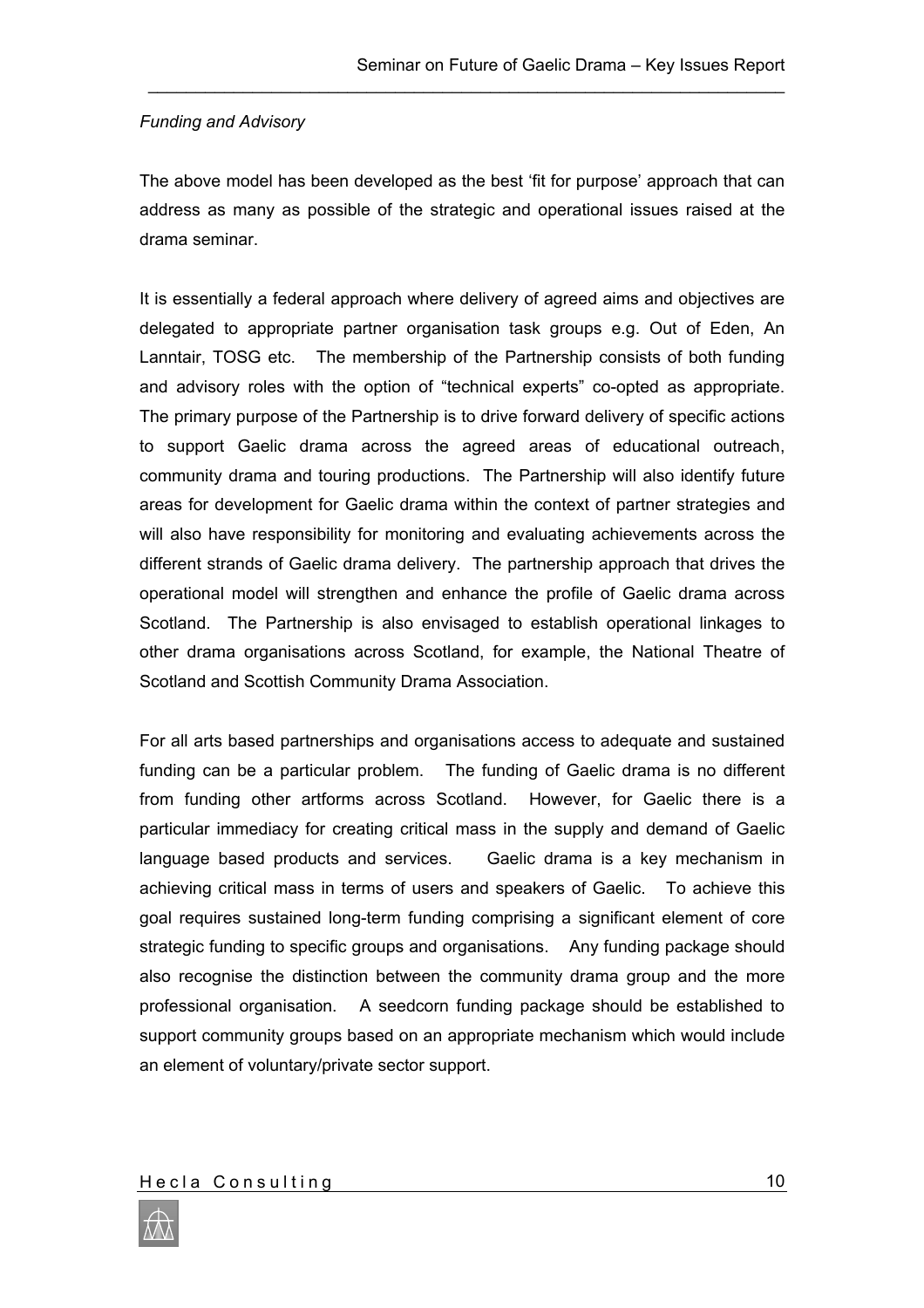## *Partnership coordinator*

The role of the partnership coordinator is pivotal to ensuring the success of the Gaelic drama partnership. The person appointed to this post will be a creative and innovative individual capable of coordinating and leading the work of the Partnership across a range of development areas. Specific duties for the post, if implemented, are likley to include:

\_\_\_\_\_\_\_\_\_\_\_\_\_\_\_\_\_\_\_\_\_\_\_\_\_\_\_\_\_\_\_\_\_\_\_\_\_\_\_\_\_\_\_\_\_\_\_\_\_\_\_\_\_\_\_\_\_\_\_\_\_\_\_\_\_\_\_

- A key liaison role with the core funders to the partnership.
- The ability to explore and source funding opportunities across all groups and facilitate the creation and implementation of a core funding strategy.
- A liaison role with stakeholder groups and other organisations involved in Gaelic language development activities.
- The coordination of drama production activities within the identified 'cluster' areas.
- The coordination of technical resources including the sourcing of appropriate drama texts. (*Management of existing and new texts needs to be undertaken in partnership with appropriate publishing bodies*).
- Liaison with community drama/educational outreach officers.

In addition to the Partnership coordinator it is also envisaged that at least one development officer is appointed to support this important sector of Gaelic community drama.

Appropriate discussions would need to take place to ascertain the role of community drama officers employed by Local Authorities in the further development of Gaelic drama. The model provided by Highland Council with the Out of Eden project would be an excellent starting point. Exploratory discussions will also need to take place to establish the role, if any, of Comunn na Dràma in supporting the work of local community drama groups. It is also possible that with some realignment of budgets and job roles that other Gaelic organisations could take on development activity with community groups e.g. Fèisean nan Gàidheal, GASD, Pròiseact nan Ealan, CNAG, and/or An Comunn Gàidhealach.

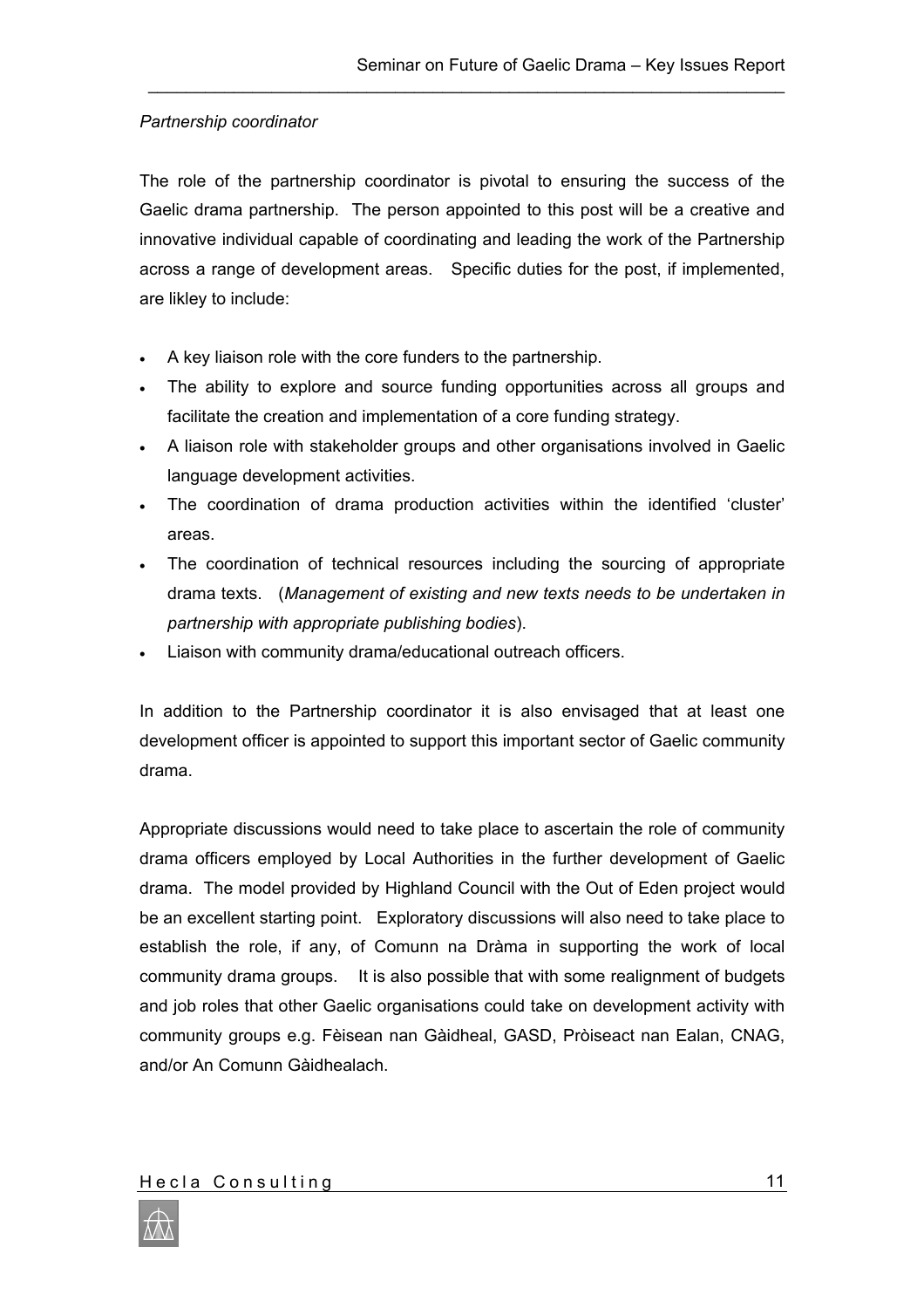#### *Strategic Elements*

A number of the key elements inherent to the efficient working of the proposed model are briefly highlighted below.

\_\_\_\_\_\_\_\_\_\_\_\_\_\_\_\_\_\_\_\_\_\_\_\_\_\_\_\_\_\_\_\_\_\_\_\_\_\_\_\_\_\_\_\_\_\_\_\_\_\_\_\_\_\_\_\_\_\_\_\_\_\_\_\_\_\_\_

## (a) *Key Venues as Centres of Excellence*:

A particular approach that would increase the profile of Gaelic drama and provide value for money in the use of public funds would be to focus on "creative hubs" based around specific locations. These locations would act as coordination points for both community and professional groups creating the environment for ideas, skills and resources to be shared to the benefit of all participants and the local community.

Significant expenditures have been made on arts/cultural infrastructure across the Highlands and Islands in recent years and Gaelic drama should become an integral part of the roles and capacities that these buildings/locations provide within their respective communities. Initial consideration could be given to identifying the following four locations as centres of excellence to promote Gaelic drama.

- Eden Court.
- An Lanntair.
- Sabhal Mòr Ostaig.
- An Lochran.

Each of the four locations could provide a range of services to Gaelic drama development across the three development categories set out in the proposed Partnership framework. Linkages would be established and maintained with community groups in each locale and over time a strong network of mutual cooperation would evolve generating positive outputs for Gaelic language and drama.

(b) *Skills & Training*:

A central element of the Drama Partnership will be a focused and adequately funded skills and training strategy.

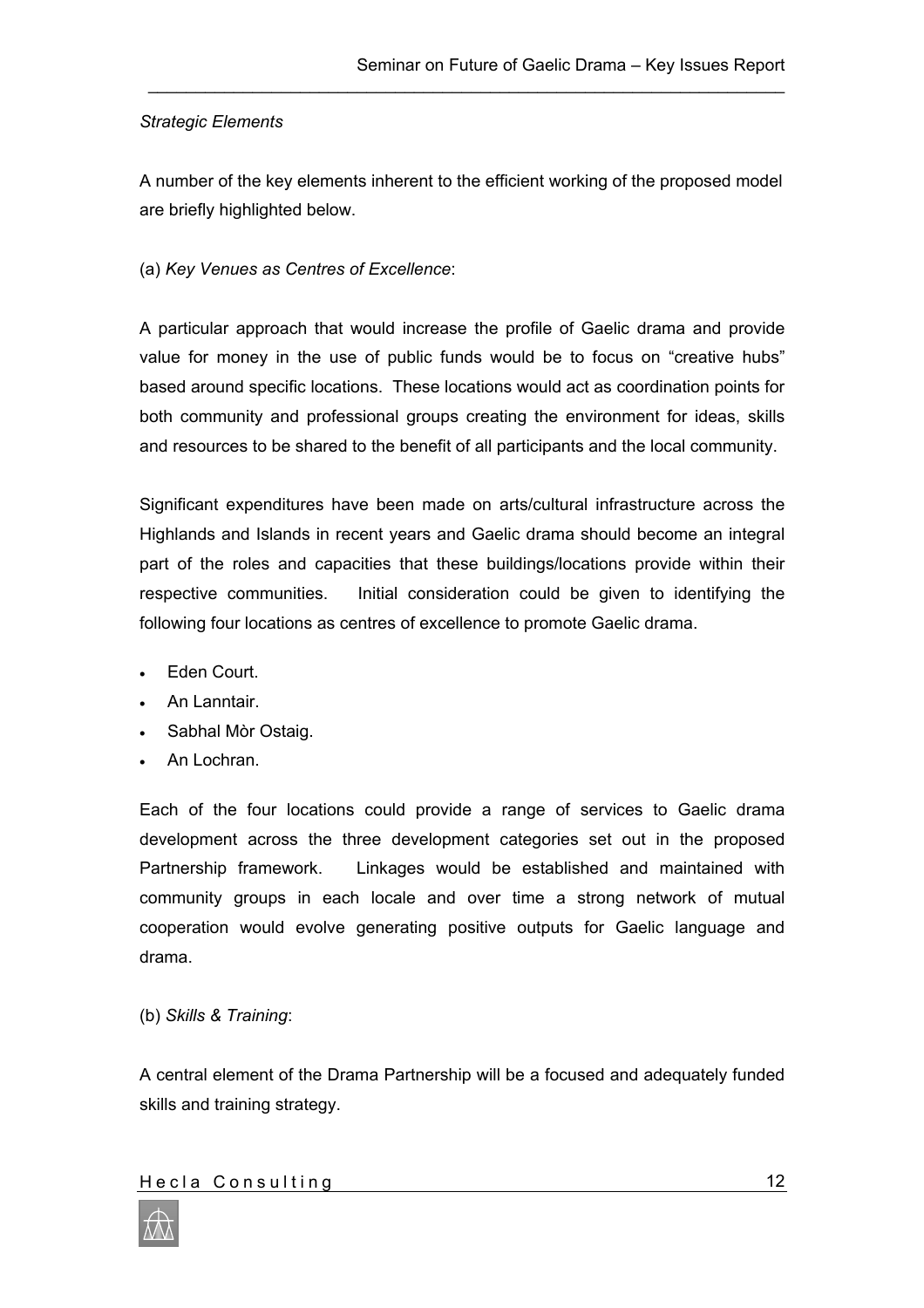This requires a major shift away from the current ad-hoc approach which acts as a barrier to attracting more people to careers within the Gaelic performing arts.

\_\_\_\_\_\_\_\_\_\_\_\_\_\_\_\_\_\_\_\_\_\_\_\_\_\_\_\_\_\_\_\_\_\_\_\_\_\_\_\_\_\_\_\_\_\_\_\_\_\_\_\_\_\_\_\_\_\_\_\_\_\_\_\_\_\_\_

Drama and theatre productions are labour intensive with people their key resource. To attract and retain people within the Gaelic drama sector requires a proper pay and rewards structure that is linked to a system of continuous professional development. The articulation of the linkages between theatre drama and radio & television also needs to be made within the context of the Gaelic arts sector. The establishment of a Drama Partnership itself should signal to aspiring young entrants to this sector that opportunities now exist and are set on a more sustainable foundation than in the past.

## (c) *Writing and Publishing*:

The presentation by John Murray highlighted the precarious nature of the number of available drama texts. The commissioning and publication of scripts will be an important element within the funding budget of the proposed Partnership.

A range of potential options are available to extend the range of available drama texts but these options need to be pursued in a focused and coherent manner. Furthermore, support systems to writers of drama texts and scripts should take place within the core funding mechanisms managed by Comhairle na Leabhraichean. See Appendix A for a simplified linkage model.

## (d) *Technical Infrastructure*:

An issue identified in the background research undertaken for the seminar is the lack of suitable storage space for equipment. Coordination and management of technical resources across the community drama groups would ease some of the resource difficulties currently being experienced. Linking the storage of technical equipment to the proposed centres of excellence would be an important first step in bringing a more coherent approach to the current set-up.

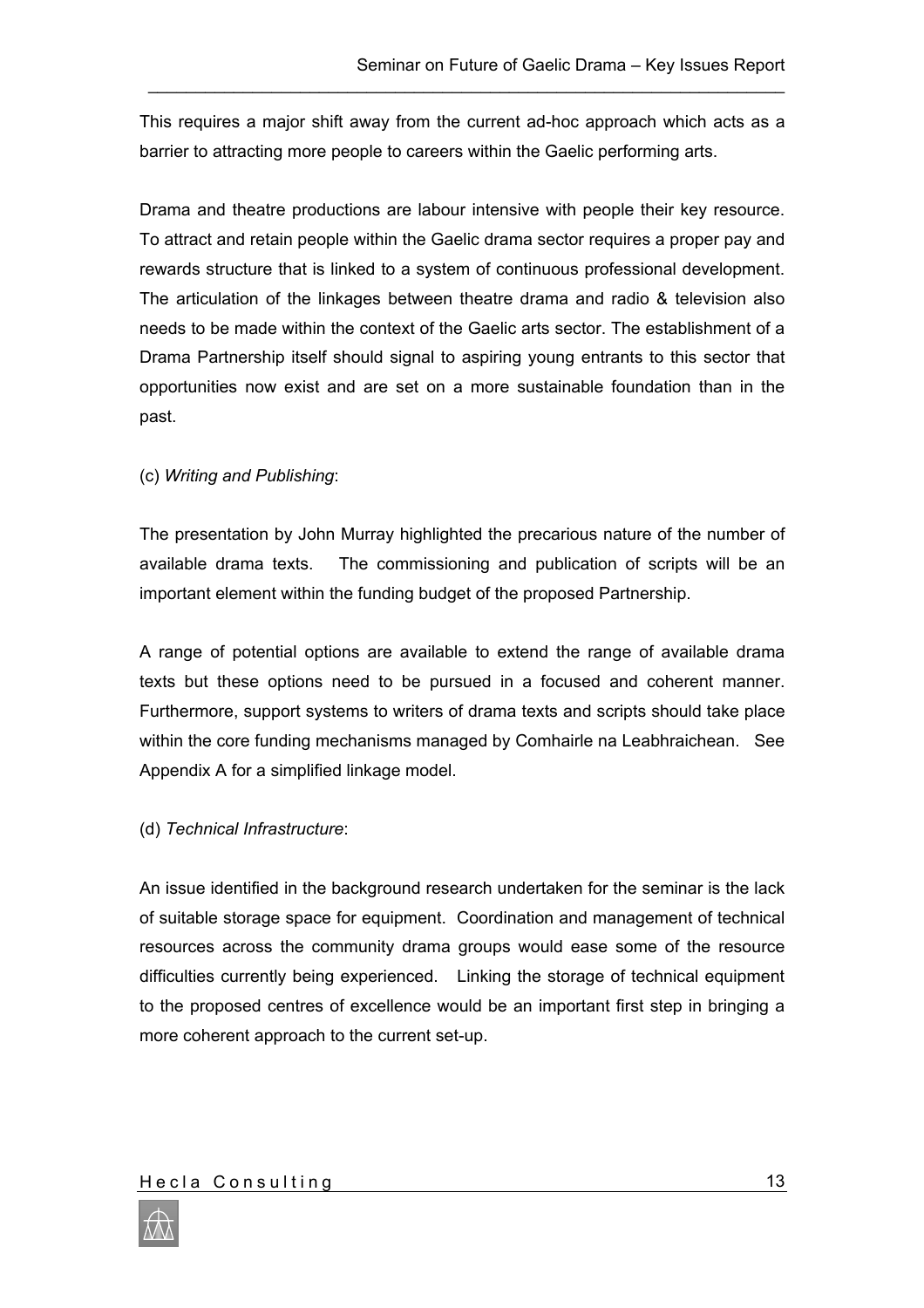## (e) *Sales & Marketing*:

A critical issue for Gaelic drama is to build new audiences. Although there are some successes like the plays *Metagama* and *Tigh Mairi Anndra* along with the work of Meanbh Chuileag the number of people with access to Gaelic drama is low. This needs to change if justification for additional funding in the long-term is to be maintained.

\_\_\_\_\_\_\_\_\_\_\_\_\_\_\_\_\_\_\_\_\_\_\_\_\_\_\_\_\_\_\_\_\_\_\_\_\_\_\_\_\_\_\_\_\_\_\_\_\_\_\_\_\_\_\_\_\_\_\_\_\_\_\_\_\_\_\_

A system needs to be developed by the Partnership that facilitates this access and engages the community with drama performances taking place within their respective locales. Gaelic drama without an audience is no drama!

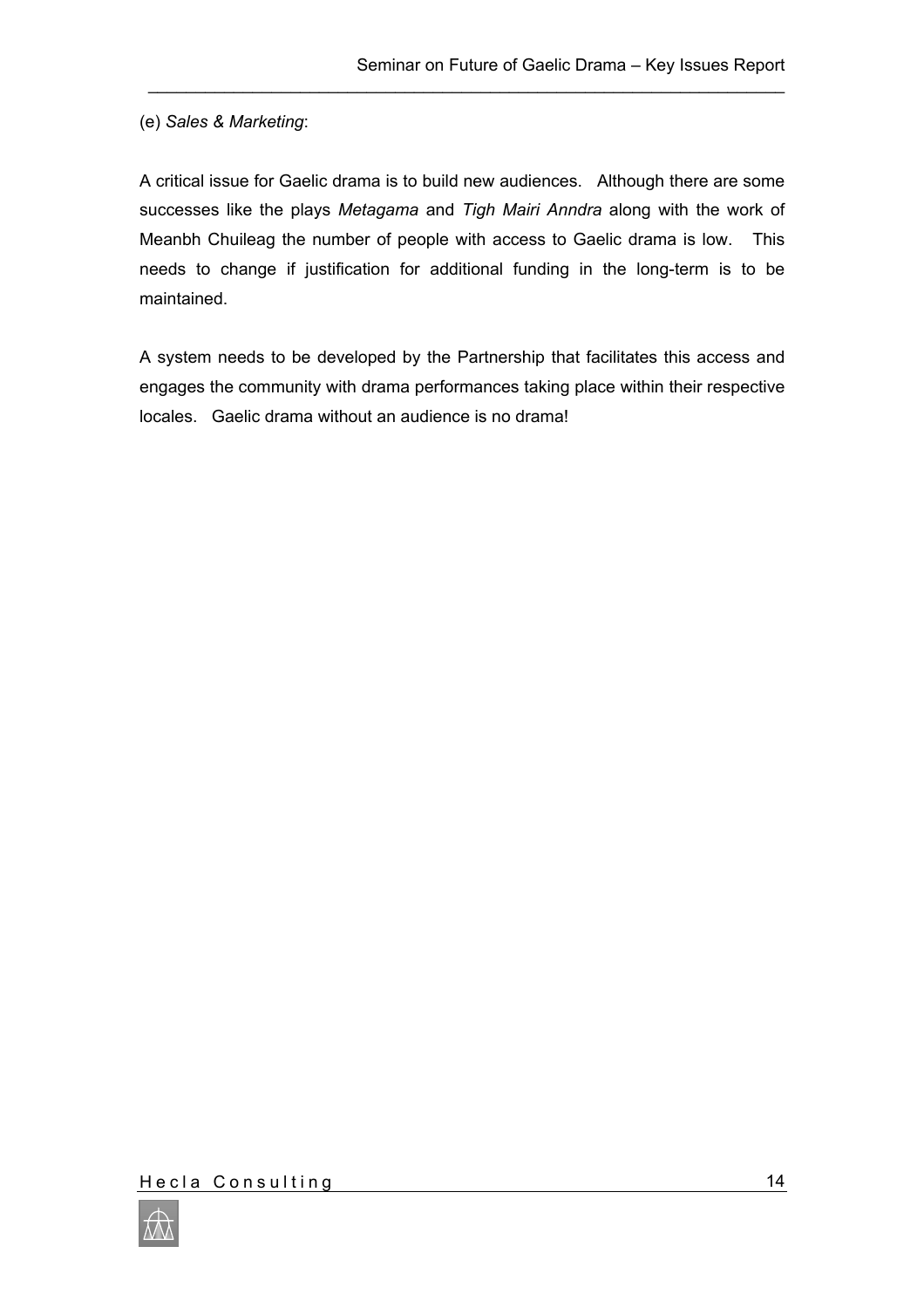## **PART 3**

## **Next Steps**

## **Introduction**

A preliminary meeting took place at the Bòrd na Gàidhlig office on  $15<sup>th</sup>$  June 2006 to discuss the next steps based on the Parts 1 and 2 of this report. Attendance at the meeting comprised members of the steering group set up by Bòrd na Gàidhlig and included the following individuals:

\_\_\_\_\_\_\_\_\_\_\_\_\_\_\_\_\_\_\_\_\_\_\_\_\_\_\_\_\_\_\_\_\_\_\_\_\_\_\_\_\_\_\_\_\_\_\_\_\_\_\_\_\_\_\_\_\_\_\_\_\_\_\_\_\_\_\_

[1](#page-16-0) Arthur Cormack – Fèisean nan Gàidheal Marisa Macdonald - Pròiseact nan Ealan Simon MacKenzie – TOSG Callum Macdonald – Comunn na Dràma. David Taylor – Scottish Arts Council. Donald Morrison - Bòrd na Gàidhlig Eilidh Johnston – Bòrd na Gàidhlig

Iain Campbell – Hecla Consulting.

The prime focus of the discussions centred on Part 2 of the seminar report and the suggested operational model to support the development of Gaelic drama for the future. The key points of discussion included the following:

- The strategic cultural and arts development context within which Gaelic drama development would take place, particularly in relation to the emergence of Creative Scotland in 2007.
- The role and responsibilities of the main funding sponsors.
- The importance of coordination, cooperation and leadership.
- The importance of training, skills and the identification of career opportunities and the linkages that need to be strengthened across the Gaelic creative industries sector.
- The options available to support the Gaelic drama sector in terms of structures and human resources.

<span id="page-16-0"></span> Hecla Consulting  $1$  Arthur Cormack and Marisa Macdonald took part in the discussion via a phone link.

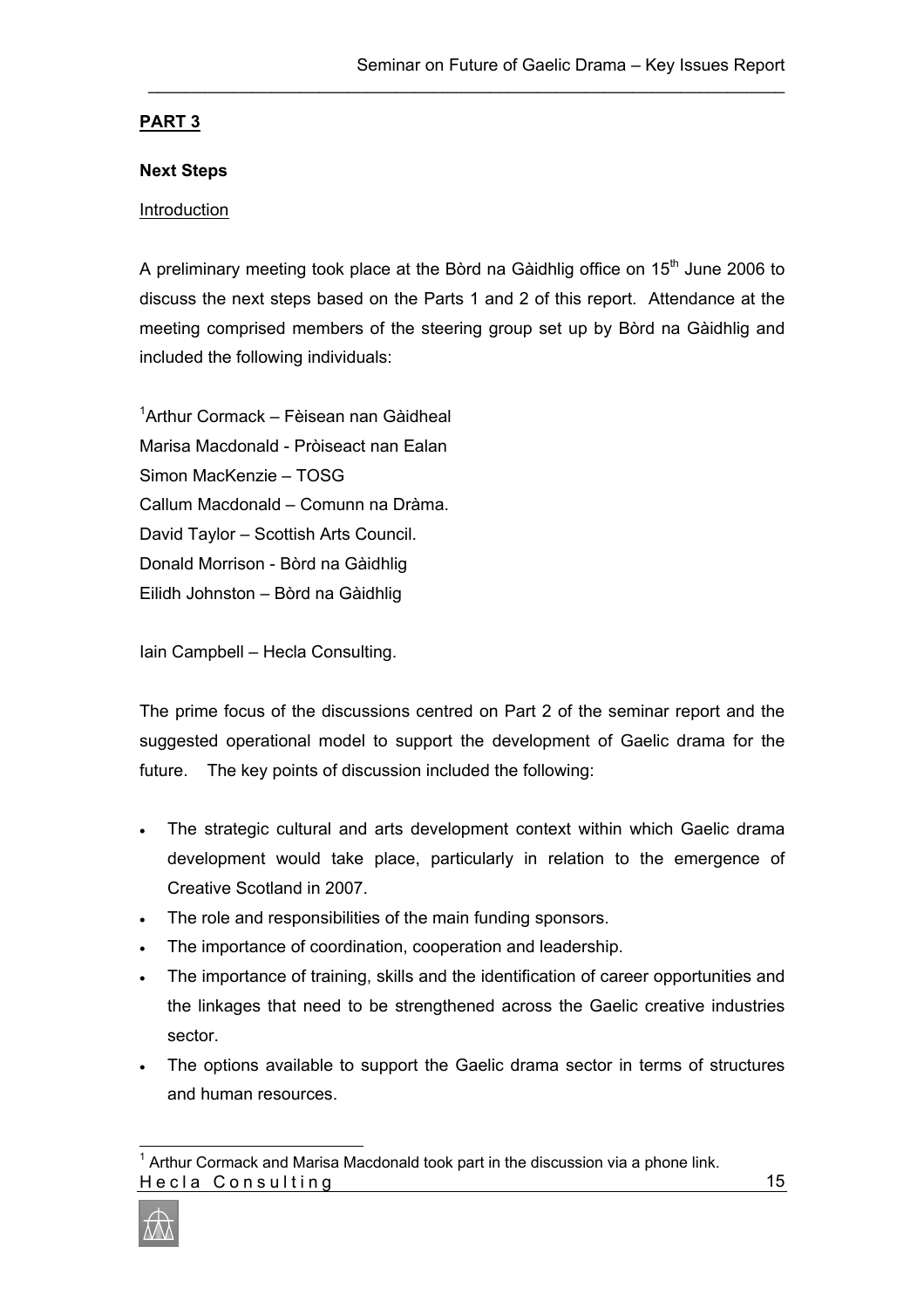## **Draft Action Plan**

The primary action emerging from the June  $15<sup>th</sup>$  discussion was the need to establish a partnership group representing key interests associated with Gaelic drama and which would coordinate the development of a strategic and operational management model along the lines suggested at Part 2 of this report. The key actions for the next stage are:

\_\_\_\_\_\_\_\_\_\_\_\_\_\_\_\_\_\_\_\_\_\_\_\_\_\_\_\_\_\_\_\_\_\_\_\_\_\_\_\_\_\_\_\_\_\_\_\_\_\_\_\_\_\_\_\_\_\_\_\_\_\_\_\_\_\_\_

- Bòrd na Gàidhlig to issue the Gaelic drama seminar report and invite any relevant feedback from stakeholders.
- Bòrd na Gàidhlig to invite relevant parties to form a partnership development group to set up the support mechanisms for the future development of Gaelic drama.
- Bòrd na Gàidhlig and Scottish Arts Council to identify a modest level of funding to support the initial setting up, administration and planning costs of the Partnership.
- The Drama Partnership to commission the development of a business plan to take forward actions to support Gaelic drama within the context of the National Plan for Gaelic and cultural and arts policies supported by the Scottish Arts Council.